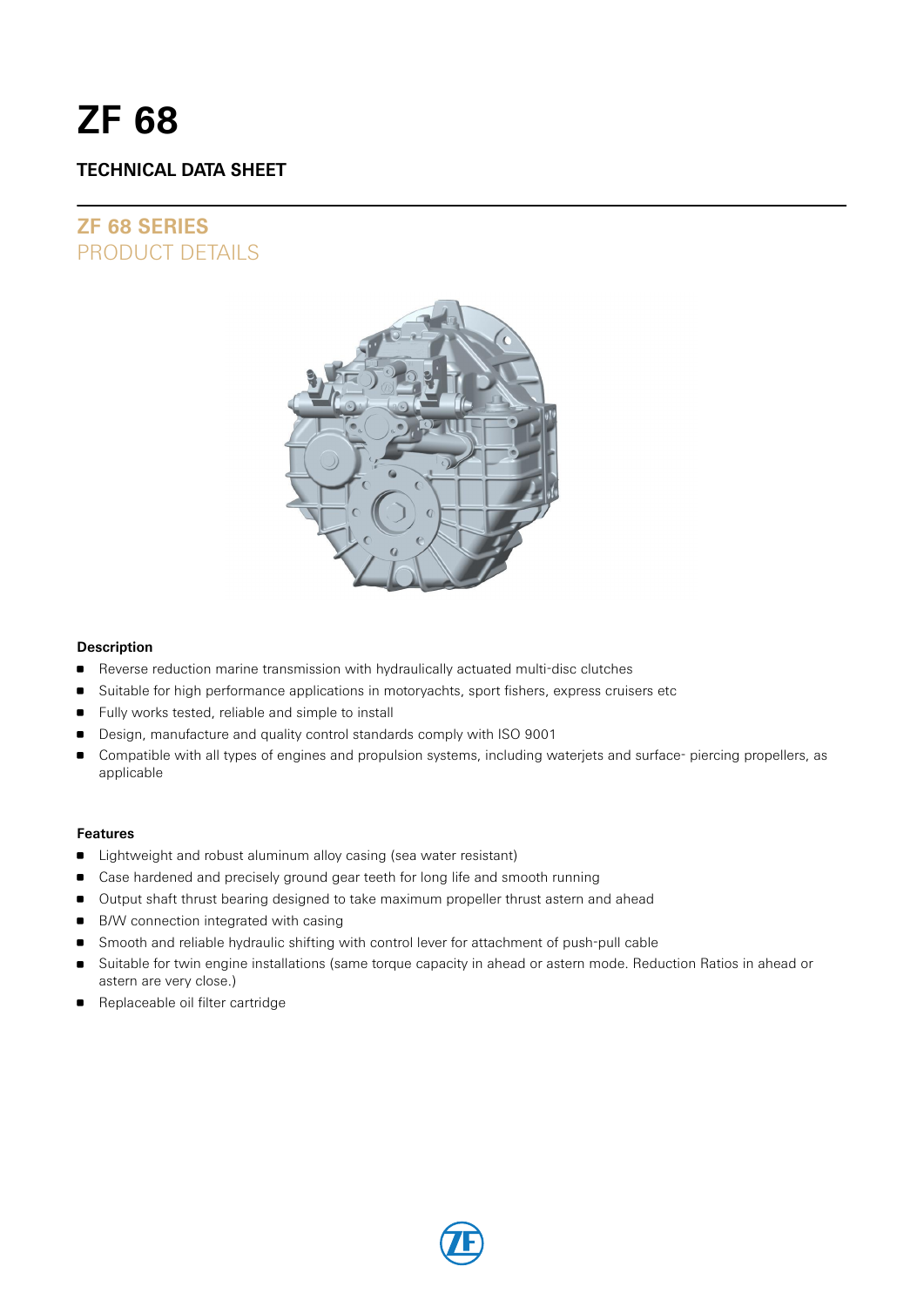# **RATINGS**

| Ratios                   |         | Power Factor  |          |          |                  | Input Power Capacity |          |          |     | Max.             | Max.             | Max.       |
|--------------------------|---------|---------------|----------|----------|------------------|----------------------|----------|----------|-----|------------------|------------------|------------|
| 'A' Pos                  | 'B' Pos | kW/RPM hp/RPM |          | kW       | hp               | kW                   | hp       | kW       | hp  | kW               | hp               | <b>RPM</b> |
| Pleasure Duty - Diesel   |         |               | 2800 RPM | 3300 RPM |                  | 3800 RPM             |          |          |     |                  |                  |            |
| 1.256                    | 1.250   | 0.0712        | 0.0955   | 199      | 267              | 235                  | 315      | 271      | 363 | 285              | 382              | 4000       |
| 1.514                    | 1.521   | 0.0712        | 0.0955   | 199      | 267              | 235                  | 315      | 271      | 363 | 285              | 382              | 4000       |
| $1.750*$                 | 1.770   | 0.0712        | 0.0955   | 199      | 267              | 235                  | 315      | 271      | 363 | 285              | 382              | 4000       |
| 1.933                    | 1.973   | 0.0712        | 0.0955   | 199      | 267              | 235                  | 315      | 271      | 363 | 285              | 382              | 4000       |
| 2.480                    | 2.476   | 0.0591        | 0.0793   | 165      | 222              | 195                  | 262      | 225      | 301 | 236              | $\overline{317}$ | 4000       |
| 2.783                    | 2.799   | 0.0591        | 0.0793   | 165      | $\overline{222}$ | 195                  | 262      | 225      | 301 | 236              | 317              | 4000       |
| Pleasure Duty - Gasoline |         |               |          |          | 2800 RPM         | 3300 RPM             |          | 3800 RPM |     |                  |                  |            |
| 1.256                    | 1.250   | 0.0712        | 0.0955   | 199      | 267              | 235                  | 315      | 271      | 363 | 427              | 573              | 6000       |
| 1.514                    | 1.521   | 0.0712        | 0.0955   | 199      | 267              | 235                  | 315      | 271      | 363 | 427              | 573              | 6000       |
| $1.750*$                 | 1.770   | 0.0712        | 0.0955   | 199      | 267              | 235                  | 315      | 271      | 363 | 427              | 573              | 6000       |
| 1.933                    | 1.973   | 0.0712        | 0.0955   | 199      | 267              | 235                  | 315      | 271      | 363 | 427              | $\overline{573}$ | 6000       |
| 2.480                    | 2.476   | 0.0591        | 0.0793   | 165      | 222              | 195                  | 262      | 225      | 301 | 355              | 476              | 6000       |
| 2.783                    | 2.799   | 0.0591        | 0.0793   | 165      | $\overline{222}$ | 195                  | 262      | 225      | 301 | 355              | 476              | 6000       |
| Light Duty - Diesel      |         |               |          | 2100 RPM |                  | 2500 RPM             |          | 2800 RPM |     |                  |                  |            |
| 1.256                    | 1.250   | 0.0678        | 0.0909   | 142      | 191              | 170                  | 227      | 190      | 255 | 271              | 364              | 4000       |
| 1.514                    | 1.521   | 0.0678        | 0.0909   | 142      | 191              | 170                  | 227      | 190      | 255 | $\overline{271}$ | 364              | 4000       |
| 1.933                    | 1.973   | 0.0678        | 0.0909   | 142      | 191              | 170                  | 227      | 190      | 255 | $\overline{271}$ | 364              | 4000       |
| $1.750*$                 | 1.770   | 0.0677        | 0.0908   | 142      | 191              | 169                  | 227      | 190      | 254 | 271              | 363              | 4000       |
| 2.480                    | 2.476   | 0.0563        | 0.0755   | 118      | 159              | 141                  | 189      | 158      | 211 | 225              | 302              | 4000       |
| 2.783                    | 2.799   | 0.0563        | 0.0755   | 118      | 159              | 141                  | 189      | 158      | 211 | 225              | 302              | 4000       |
| Medium Duty - Diesel     |         |               |          | 2100 RPM |                  | 2500 RPM             |          | 2800 RPM |     |                  |                  |            |
| 1.256                    | 1.250   | 0.0539        | 0.0723   | 113      | 152              | 135                  | 181      | 151      | 202 | 189              | 253              | 3500       |
| 1.514                    | 1.521   | 0.0539        | 0.0723   | 113      | 152              | $\frac{135}{ }$      | 181      | 151      | 202 | 189              | 253              | 3500       |
| $1.750*$                 | 1.770   | 0.0539        | 0.0723   | 113      | 152              | 135                  | 181      | 151      | 202 | 189              | 253              | 3500       |
| 1.933                    | 1.973   | 0.0539        | 0.0723   | 113      | 152              | 135                  | 181      | 151      | 202 | 189              | 253              | 3500       |
| 2.480                    | 2.476   | 0.0518        | 0.0695   | 109      | 146              | 130                  | 174      | 145      | 195 | 181              | 243              | 3500       |
| 2.783                    | 2.799   | 0.0518        | 0.0695   | 109      | 146              | 130                  | 174      | 145      | 195 | 181              | $\overline{243}$ | 3500       |
| Continuous Duty - Diesel |         |               | 1800 RPM |          | 2100 RPM         |                      | 2400 RPM |          |     |                  |                  |            |
| 1.256                    | 1.250   | 0.0442        | 0.0593   | 80       | 107              | $\overline{93}$      | 125      | 106      | 142 | 141              | 190              | 3200       |
| 1.514                    | 1.521   | 0.0442        | 0.0593   | 80       | 107              | 93                   | 125      | 106      | 142 | 141              | 190              | 3200       |
| $1.750*$                 | 1.770   | 0.0442        | 0.0593   | 80       | 107              | 93                   | 125      | 106      | 142 | 141              | 190              | 3200       |
| 1.933                    | 1.973   | 0.0442        | 0.0593   | 80       | 107              | $\overline{93}$      | 125      | 106      | 142 | 141              | 190              | 3200       |
| 2.480                    | 2.476   | 0.0433        | 0.0581   | 78       | 105              | 91                   | 122      | 104      | 139 | 139              | 186              | 3200       |
| 2.783                    | 2.799   | 0.0433        | 0.0581   | 78       | 105              | 91                   | 122      | 104      | 139 | 139              | 186              | 3200       |

\* Special Order Ratio

'A' Pos: Continuous running position

'B' Pos: Reverse position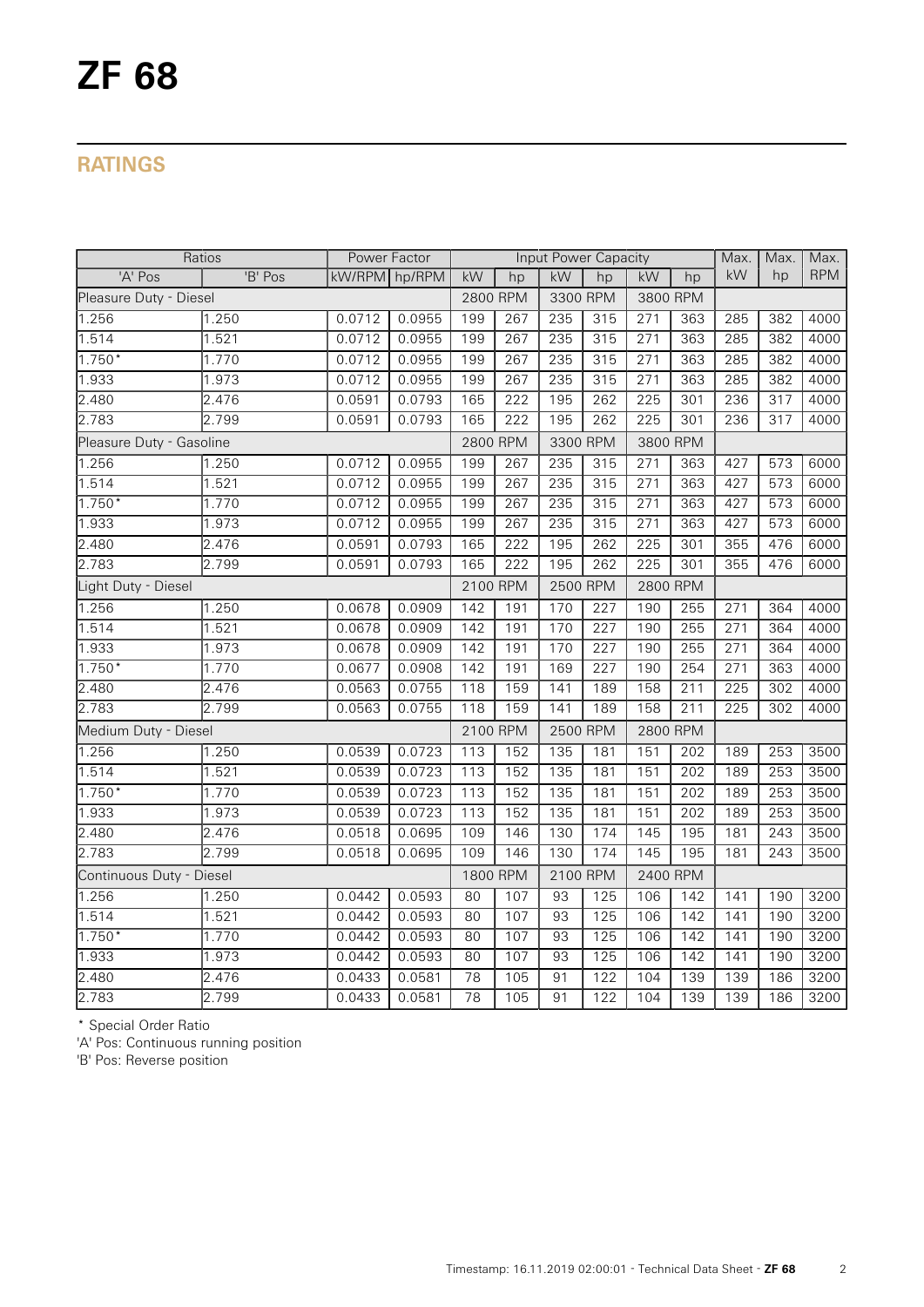# **DIMENSIONS**



| $\overline{A}$  | B <sub>1</sub>                                             | B <sub>2</sub> | H1          | H <sub>2</sub>    |       |                    | $\sqrt{2}$ |  |  |  |  |
|-----------------|------------------------------------------------------------|----------------|-------------|-------------------|-------|--------------------|------------|--|--|--|--|
| Millimeter (mm) |                                                            |                |             |                   |       |                    |            |  |  |  |  |
| 126.5           | 266.0<br>273.0<br>178.0<br>118.0<br>329.0<br>65.0<br>178.0 |                |             |                   |       |                    |            |  |  |  |  |
| lnch (in)       |                                                            |                |             |                   |       |                    |            |  |  |  |  |
| 4.98            | 7.01                                                       | 7.01           | 4.65        | 10.47             | 12.95 | 10.75              | 2.56       |  |  |  |  |
|                 | Weight (kg)                                                |                | Weight (lb) | Amount of Oil (I) |       | Amount of Oil (qt) |            |  |  |  |  |
| 46              |                                                            | 101            |             | 3.8               |       | 4.C                |            |  |  |  |  |

# **BELL HOUSING DIMENSIONS**

|                  | $\overline{A}$                         |                         | B  |                         | C            |      | L3   |      | <b>Bolt Holes</b> |          |      |
|------------------|----------------------------------------|-------------------------|----|-------------------------|--------------|------|------|------|-------------------|----------|------|
| Name             |                                        |                         |    |                         |              |      |      |      | No.               | Diameter |      |
|                  | mm                                     | $\overline{\mathsf{I}}$ | mm | $\overline{\mathsf{I}}$ | mm           | In   | mm   | in   |                   | mm       | in   |
| SAE <sub>3</sub> | 409.58 16.13 428.63 16.88 450.85 17.75 |                         |    |                         |              |      | 11.0 | 0.43 | 12                | 10.32    | 0.41 |
| SAE 4            | 861.95 14.25 381.0                     |                         |    | 15.0                    | 403.23 15.88 |      |      |      | 12                | 10.32    | 0.41 |
| SAE <sub>5</sub> | 814.33 12.38 333.38 13.13 355.6        |                         |    |                         |              | 14.0 |      |      | 8                 | 10.32    | 0.41 |
| B/W              |                                        |                         |    |                         |              |      |      |      |                   |          |      |
| Volvo D4-D6      |                                        |                         |    |                         |              |      |      |      |                   |          |      |
| Volvo 30-40      |                                        |                         |    |                         |              |      |      |      |                   |          |      |
| Yanmar 4LH       |                                        |                         |    |                         |              |      |      |      |                   |          |      |



# **OUTPUT FLANGE DIMENSIONS**

|       |      |                       |                         |    |     |     |      | <b>Bolt Holes</b>   |      |      |  |
|-------|------|-----------------------|-------------------------|----|-----|-----|------|---------------------|------|------|--|
|       |      |                       |                         |    |     |     |      | Diameter (E)<br>No. |      |      |  |
| mm    | ın   | mm                    | $\overline{\mathsf{I}}$ | mm | ın  | mm  |      |                     | mm   |      |  |
| 133.0 | 5.24 | $ 108.0 $ 4.25   63.5 |                         |    | 2.5 | 9.5 | 0.37 |                     | 11.5 | 0.45 |  |